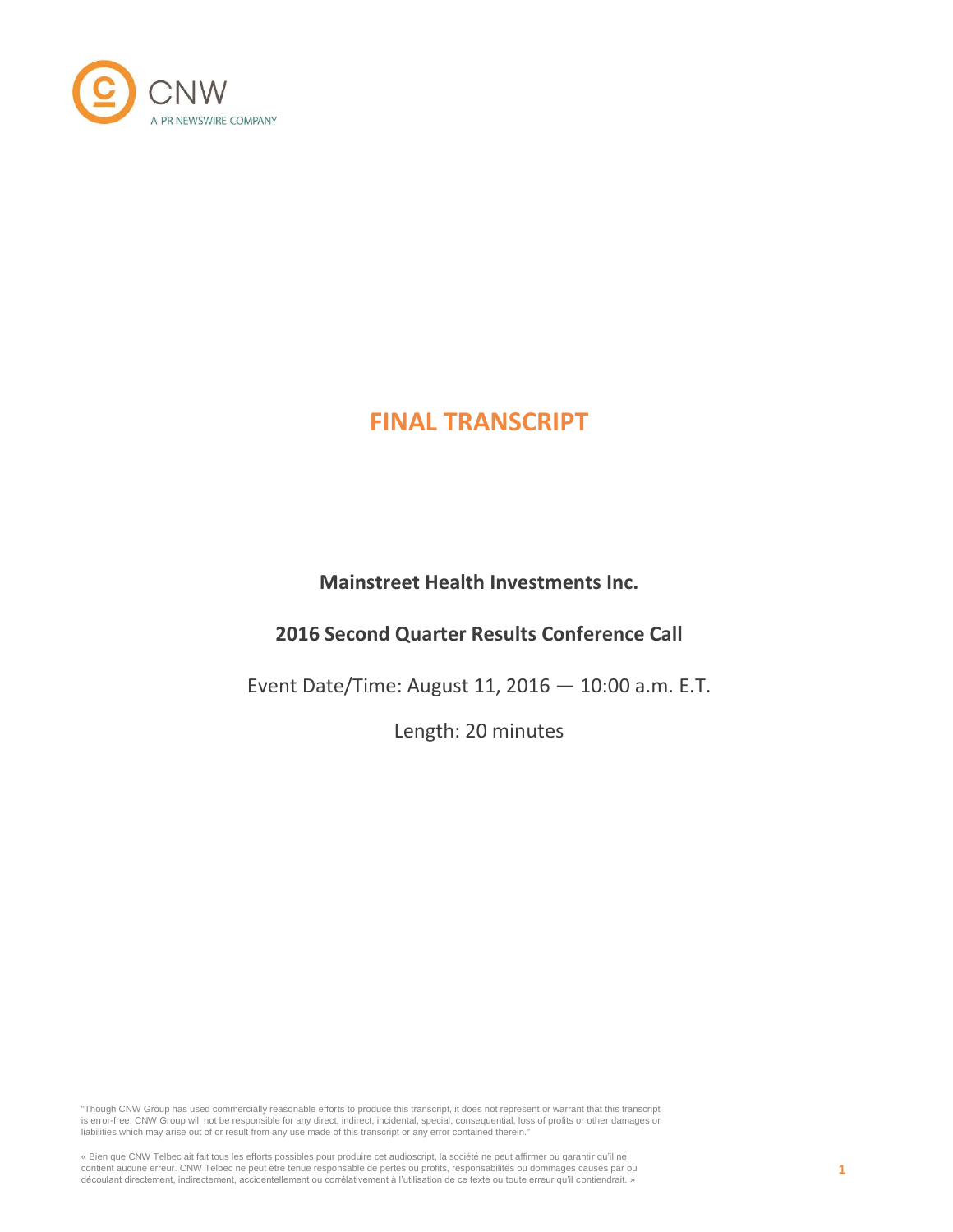

August 11, 2016 — 10:00 a.m. E.T. Mainstreet Health Investments Inc. 2016 Second Quarter Results Conference Call

# **CORPORATE PARTICIPANTS**

**Randy Henry** *Mainstreet Health Investments Inc. — Director of Investor Relations*

**Adlai Chester** *Mainstreet Health Investments Inc. — Chief Executive Officer*

**Scott White** *Mainstreet Health Investments Inc. — President and Chief Operating Officer*

**Scott Higgs** *Mainstreet Health Investments Inc. — Chief Financial Officer*

# **CONFERENCE CALL PARTICIPANTS**

**Troy MacLean** *BMO Capital Markets — Analyst*

**Matt Kornack** *National Bank Financial — Analyst*

**Rob Sutherland** *Echelon Wealth Partners — Analyst*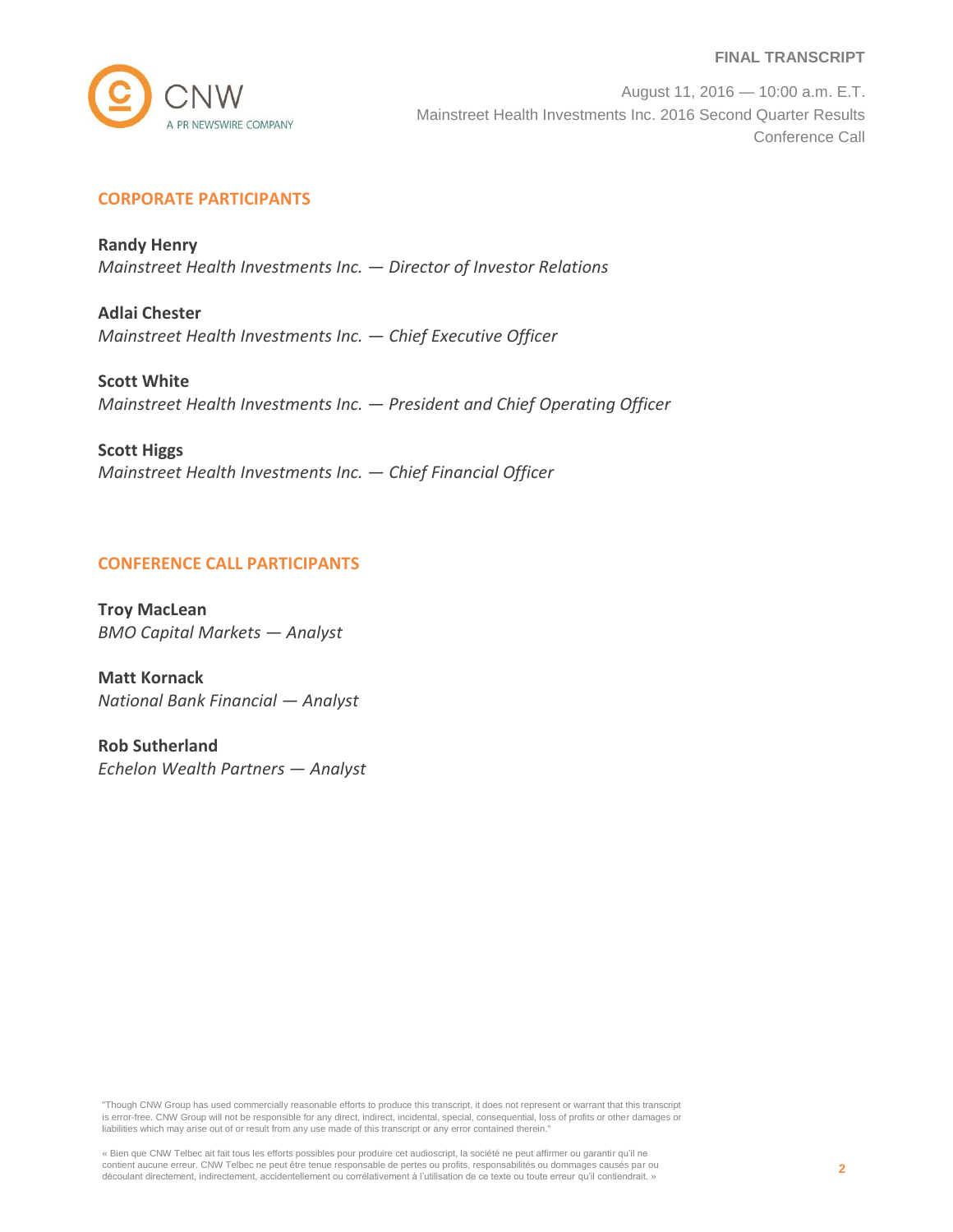

August 11, 2016 — 10:00 a.m. E.T. Mainstreet Health Investments Inc. 2016 Second Quarter Results Conference Call

# **PRESENTATION**

# **Operator**

Good morning, ladies and gentlemen. Welcome to the Mainstreet Health Investments 2016 Second Quarter Results Conference Call.

I would now like to turn the call over to Randy Henry, Director of Investor Relations. Please

go ahead, Mr. Henry.

**Randy Henry** — Director of Investor Relations, Mainstreet Health Investments Inc.

Thank you, Sharon. Good morning, everyone, and welcome to the Mainstreet Health Investments 2016 Second Quarter Results Conference Call, and I might add our first such call as the Mainstreet Health Investments management team.

With me today are Adlai Chester, Chief Executive Officer; Scott White, President and Chief

Operating Officer; and Scott Higgs, Chief Financial Officer.

The second quarter earnings release, financial statements, and MD&A are available on our website. And a replay of this call will be available beginning at 1:00 p.m. today through midnight on August 18th.

Before we get started, please be reminded that today's call may include forward-looking statements regarding our future operations. Such statements involve known and unknown risks and uncertainties that may cause actual results to differ materially from those expressed or implied today. We have identified such risk factors in our news releases and other public filings.

<sup>&</sup>quot;Though CNW Group has used commercially reasonable efforts to produce this transcript, it does not represent or warrant that this transcript is error-free. CNW Group will not be responsible for any direct, indirect, incidental, special, consequential, loss of profits or other damages or liabilities which may arise out of or result from any use made of this transcript or any error contained therein."

<sup>«</sup> Bien que CNW Telbec ait fait tous les efforts possibles pour produire cet audioscript, la société ne peut affirmer ou garantir qu'il ne contient aucune erreur. CNW Telbec ne peut être tenue responsable de pertes ou profits, responsabilités ou dommages causés par ou découlant directement, indirectement, accidentellement ou corrélativement à l'utilisation de ce texte ou toute erreur qu'il contiendrait. »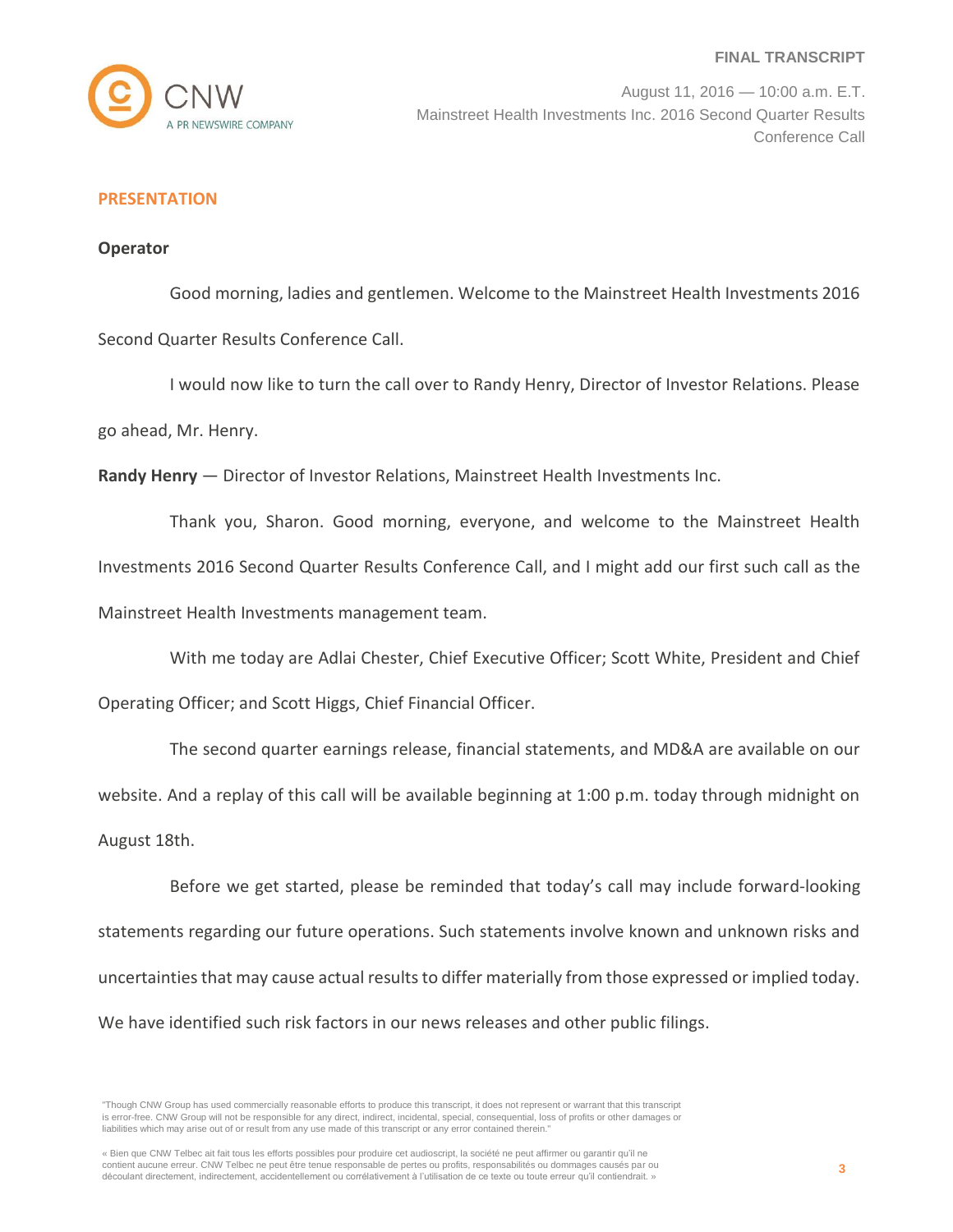

And also a reminder as we discuss our performance, please bear in mind that all amounts are in US dollars.

And with that, I will turn the call over to Adlai Chester.

**Adlai Chester** — Chief Executive Officer, Mainstreet Health Investments Inc.

Thanks, Randy. Good morning, everyone. I am very excited to welcome you to the first quarterly call for Mainstreet Health Investments. We are happy to be back in the Canadian markets, and we have enjoyed reengaging with many of you were are part of the HealthLease Properties story.

I will touch base on a few of our accomplishments this quarter, as well as the overall strategy of the Company. Scott White will comment on our initial portfolio, and Scott Higgs will discuss our financial results for the quarter. We will then open the lines for your questions.

Last fall we started the process of identifying the best way for us to come back to the Canadian public real estate market after the success of HealthLease Properties. After months of work, we are very pleased to have closed the reverse takeover transaction with Kingsway Arms, issued nearly \$110 million of common shares in our initial offering, and acquired 22 high-quality properties. Most of this occurred in the second quarter in a flurry of activity, which is exactly how we like it.

We are really pleased with the level of interest in our public offerings, and happy to see so many familiar faces when we went out on our road show in May.

Our strategy is very much the same as it was with HealthLease Properties. Just like previously, we have an important relationship with Mainstreet Property Group, who develops

<sup>&</sup>quot;Though CNW Group has used commercially reasonable efforts to produce this transcript, it does not represent or warrant that this transcript is error-free. CNW Group will not be responsible for any direct, indirect, incidental, special, consequential, loss of profits or other damages or liabilities which may arise out of or result from any use made of this transcript or any error contained therein."

<sup>«</sup> Bien que CNW Telbec ait fait tous les efforts possibles pour produire cet audioscript, la société ne peut affirmer ou garantir qu'il ne contient aucune erreur. CNW Telbec ne peut être tenue responsable de pertes ou profits, responsabilités ou dommages causés par ou découlant directement, indirectement, accidentellement ou corrélativement à l'utilisation de ce texte ou toute erreur qu'il contiendrait. »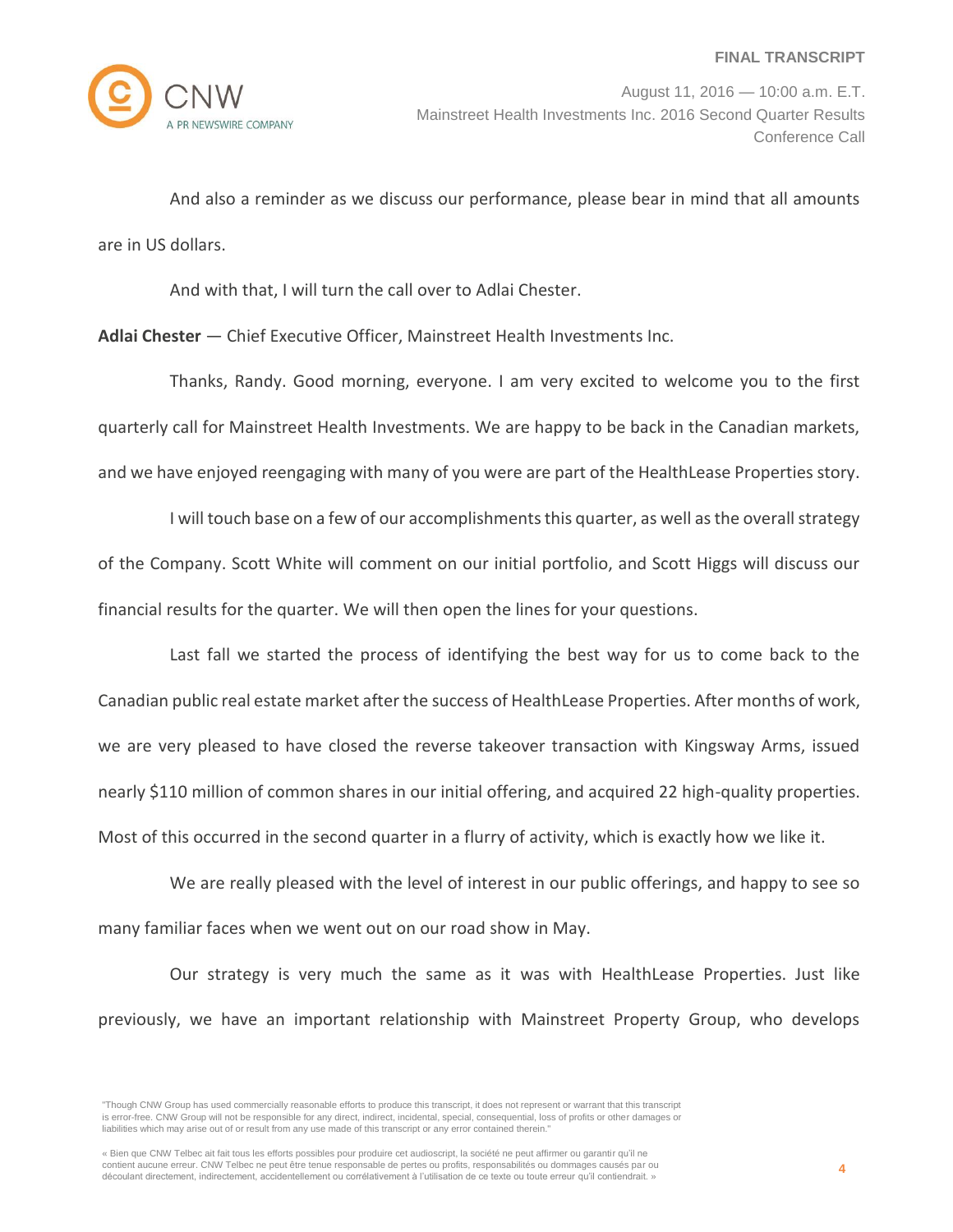

transitional-tier properties throughout the United States. This is a key differentiator for us, and one that will help create meaningful value for our shareholders.

Our plan is very straightforward. We intend to aggregate a portfolio of income-producing senior housing and care real estate through acquisition opportunities in both the US and in Canada. We are looking to create a diversified portfolio of assets comprised of transitional care; assisted living, including memory care; long-term care; and independent living properties. As we look at acquisition opportunities, we will be cognizant of the operator; the asset quality; the asset type; and the geography. In a lot of cases, we will also enter into a triple-net lease structure with the operator.

So what is different now from HealthLease Properties? First, we have a broader team and more resources. What was done by a handful of people last time is now a much broader team with greater experience.

A perfect example of this is that we now have an asset management team that works handin-hand with our operators of the Mainstreet Health Investment assets. Together with them, they develop a capital plan and assure the assets are being maintained to meet licence requirements, as well as planning ahead for longer-term capital needs.

Secondly, we have access to a robust development pipeline via Mainstreet Property Group. Mainstreet Property Group is the largest developer of transitional care assets in the US. Mainstreet Health Investments entered into a development agreement with them that allows us an opportunity to provide mezzanine financing and preferred equity during the development stage in exchange for

<sup>&</sup>quot;Though CNW Group has used commercially reasonable efforts to produce this transcript, it does not represent or warrant that this transcript is error-free. CNW Group will not be responsible for any direct, indirect, incidental, special, consequential, loss of profits or other damages or liabilities which may arise out of or result from any use made of this transcript or any error contained therein."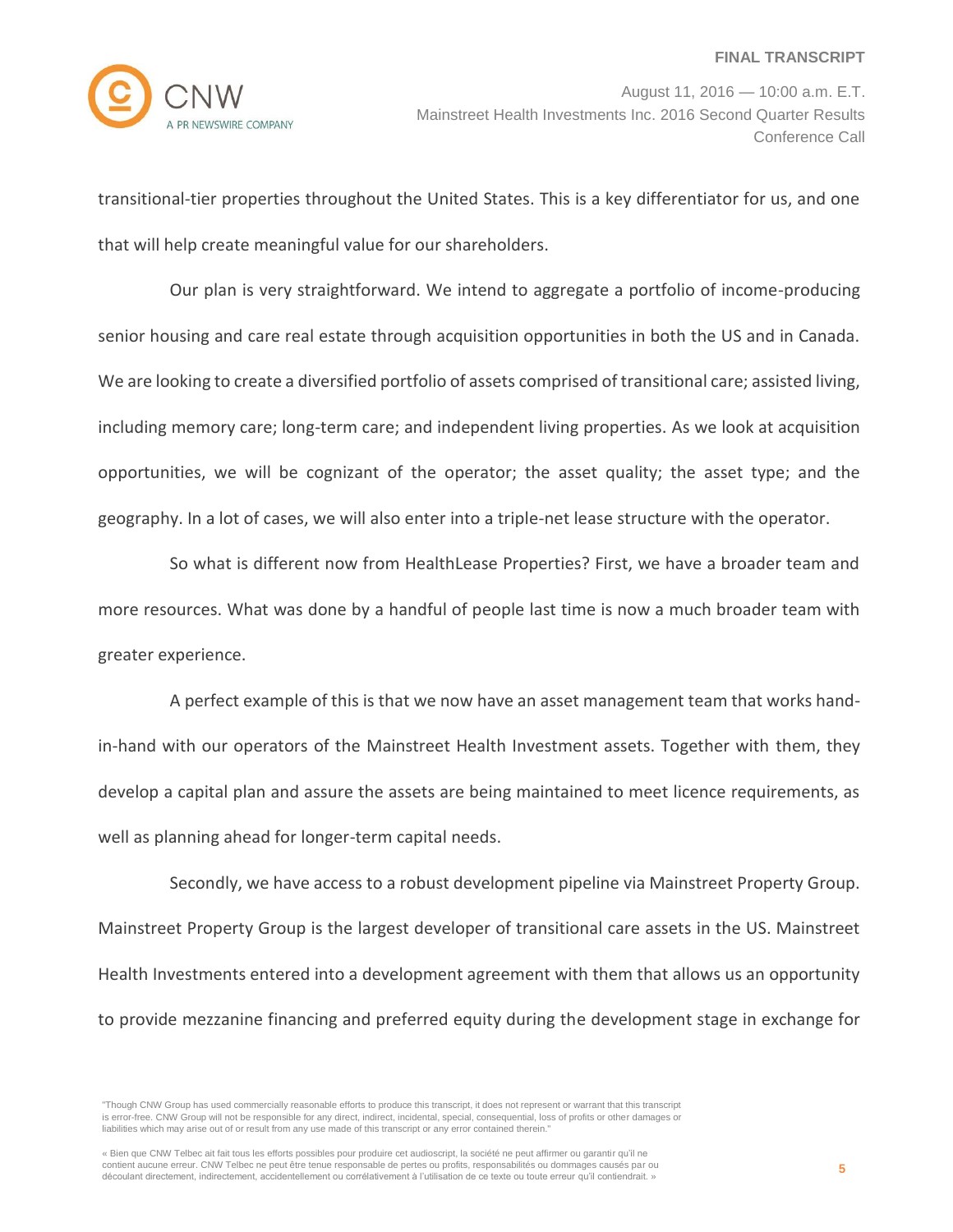

purchase options to acquire those assets. Over the past year or so the Mainstreet Property Group development pipeline has expanded in terms of both geography and in the number of operators. We believe that this new expanded relationship is a key part of our growth strategy.

And finally, as Mainstreet Property Group has grown significantly over the last few years, so too have the depth and breadth of our relationships. We have developed and grown really strong connections over the last few years with operating partners, real estate owners, developers, and others within the industry.

This network will provide us with opportunities to see various types of senior health care real estate deals. Sometimes these are non-marketed deals and sometimes these are opportunities we have in part created. A key part of our strategy to grow our portfolio is the access to these potential opportunities.

These last two points that I've mentioned were the primary driver for us to return to the Canadian capital markets. We were and are continuing to see opportunities to acquire assets that we really want to own, and now the vehicle to execute on these opportunities is in place.

We are back and ready to build on our past success with a deeper team and what we believe will be even more acquisition opportunities to amass a high-quality portfolio over the long term.

I will now turn the call over to Scott White to comment on the initial portfolio.

Scott

**Scott White** — President and Chief Operating Officer, Mainstreet Health Investments Inc.

<sup>&</sup>quot;Though CNW Group has used commercially reasonable efforts to produce this transcript, it does not represent or warrant that this transcript is error-free. CNW Group will not be responsible for any direct, indirect, incidental, special, consequential, loss of profits or other damages or liabilities which may arise out of or result from any use made of this transcript or any error contained therein."

<sup>«</sup> Bien que CNW Telbec ait fait tous les efforts possibles pour produire cet audioscript, la société ne peut affirmer ou garantir qu'il ne contient aucune erreur. CNW Telbec ne peut être tenue responsable de pertes ou profits, responsabilités ou dommages causés par ou découlant directement, indirectement, accidentellement ou corrélativement à l'utilisation de ce texte ou toute erreur qu'il contiendrait. »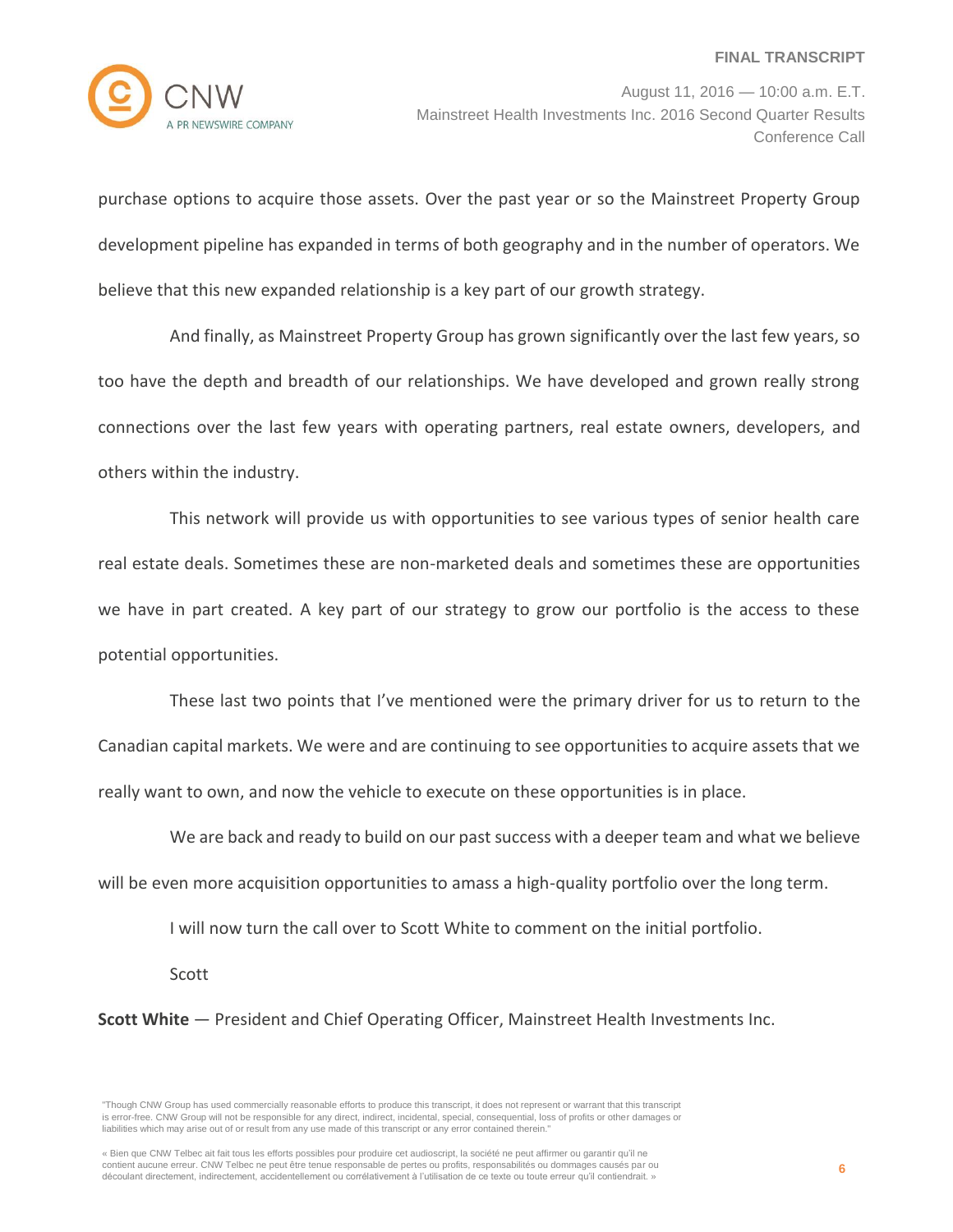

Thank you, Adlai, and welcome, everyone. It is very exciting to be here on our first quarterly call.

It has been a rewarding process to see this new company come to fruition. Thanks again to everyone for the tremendous support during the road show. We had a lot of fun launching this.

I want to touch base on our initial portfolio and how we targeted these assets. It really demonstrates the concept of our ability to find or create transactions through our industry relationships that Adlai alluded to.

The 11-asset portfolio we acquired from Symphony is a perfect example. Mainstreet Property Group has had a long development relationship with Symphony and has developed numerous transitional care assets for Symphony, so we know that team very well. The relationship led to both parties discussing this transaction, ultimately coming to a deal. They knew our strategy with Mainstreet Health Investments, and we knew their reputation as one of the premier transitional care operators in the country. A perfect match.

The assets in Scranton are another example of our relationships leading to opportunities. Saber brought this opportunity to Mainstreet Property Group as a result of a successful partnership history. Saber and Mainstreet Property Group formed a joint venture in 2014, and we have worked together since.

Finally, the acquisition of three transitional care-focused assets is a good example of the opportunity we have to acquire projects directly from Mainstreet Property Group. We liked the

<sup>&</sup>quot;Though CNW Group has used commercially reasonable efforts to produce this transcript, it does not represent or warrant that this transcript is error-free. CNW Group will not be responsible for any direct, indirect, incidental, special, consequential, loss of profits or other damages or liabilities which may arise out of or result from any use made of this transcript or any error contained therein."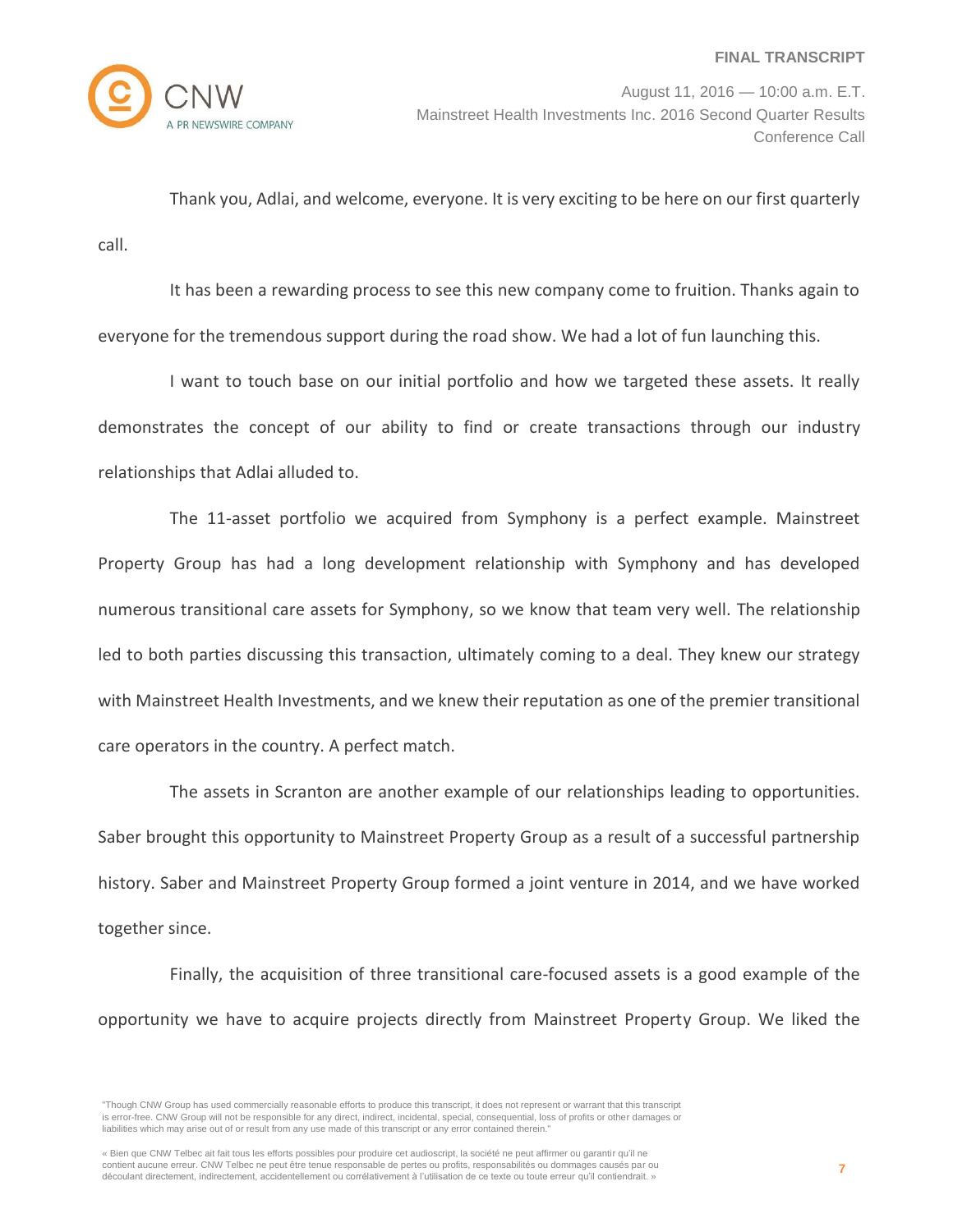

location of these assets and the operators. Symphony is the operator of our asset in Chesterton, Indiana, which is just south of Chicago. Trilogy is the operator of the asset in Mooresville, Indiana, which is a suburb of Indianapolis. Trilogy is the operator of several Mainstreet Property Group projects developed over the past few years, so we also know them very well.

Finally, The Ensign Group will operate the Topeka, Kansas asset. The Ensign Group is a U.S. publically traded operator with whom Mainstreet Property Group is working with on multiple transitional care development projects. We have a great deal of respect for Ensign, and are pleased to have them as an operator in our portfolio.

Before I turn it over to Scott Higgs, I wanted to add a little colour on two subsequent events that we mentioned in the press release.

First, last week we closed on the Hearth at Greenpoint, the first of three assets we agreed to acquire from Hearth as part of the equity raise. You'll recall, we have to close on these assets individually since they're secured by government-backed loans and the assumption takes time to work through. The purchase price was approximately \$33.0 million. This includes the assumption of a mortgage debt on the property of \$13.3 million. We're proceeding as expected on closing on the remaining two assets.

Yesterday, we received Board approval to provide funding for three additional transitional care projects that will be developed by Mainstreet Property Group. Two of these projects are located in Arizona and one in Colorado. Mainstreet Health Investments will receive a purchase option on all

<sup>&</sup>quot;Though CNW Group has used commercially reasonable efforts to produce this transcript, it does not represent or warrant that this transcript is error-free. CNW Group will not be responsible for any direct, indirect, incidental, special, consequential, loss of profits or other damages or liabilities which may arise out of or result from any use made of this transcript or any error contained therein."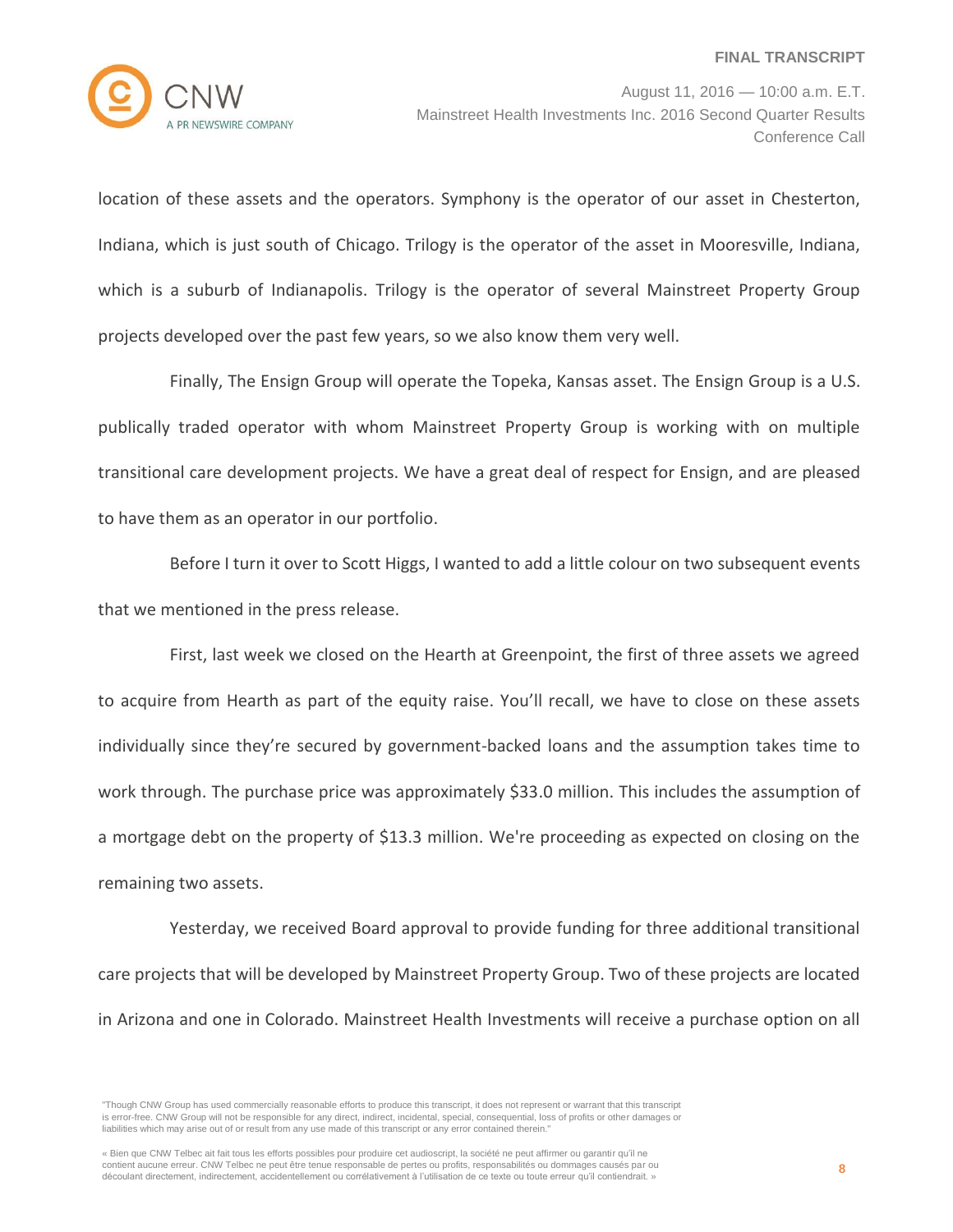

three projects. The total investment in these three projects is approximately \$4.3 million, which we will fund from available cash. The timing for the funding is in late Q3, early Q4 this year. These projects are expected to be completed between late 2017 and early 2018.

The purchase option price for each project will be based upon fair market value at the time construction is completed, as approved by our independent Board of Directors. These are brand-new high-quality, state-of-the-art projects that will fit well into our portfolio.

This is an immediate example of the power of the relationship of Mainstreet Property Group. As previously noted, we expect this to be an important part of our ongoing growth strategy. This transaction is subject to TSX acceptance and approval.

With that, I'll now turn it over to our CFO, Scott Higgs.

**Scott Higgs** — Chief Financial Officer, Mainstreet Health Investments Inc.

Thanks, Scott. I echo previous comments on our excitement to finally have the Company running and executing on transactions.

As many of you know, we completed our equity offering in the acquisition of 10 additional assets on June 2nd, then issued additional shares on June 21st from the exercise of the over-allotment option by our underwriters. This timing, combined with the closing of the reverse takeover transactions and related share consolidations, created circumstances that make AFFO and FFO per share metrics incomplete for the quarter. So we won't spend time on these metrics this quarter;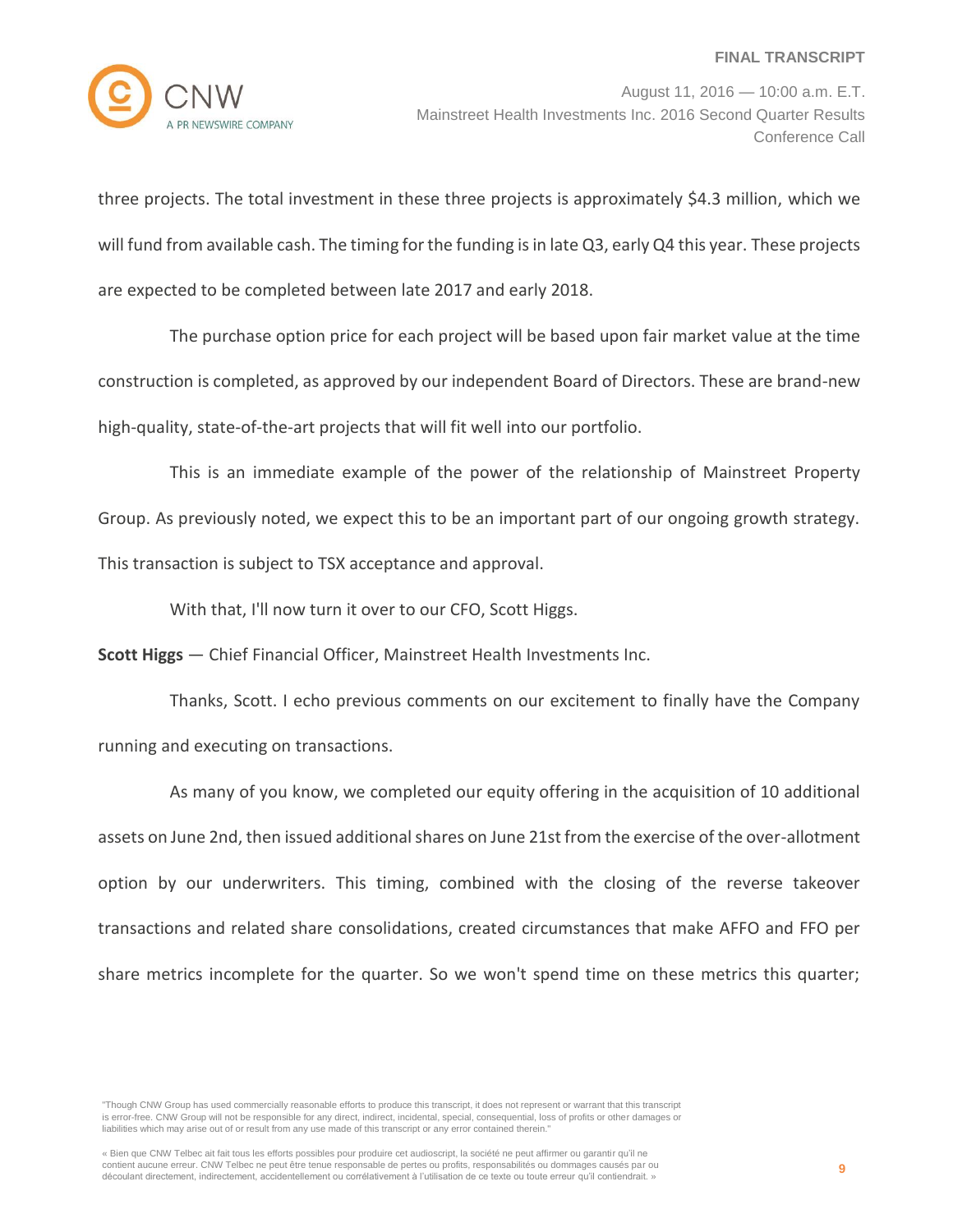

however, we will report on them in future periods. This quarter we collected rents on the properties we own and navigated through the stock offering.

I do want to point out a couple of key financial items from the quarter. We had cash on hand of \$18.1 million as of June 30th. We paid down our secured term loan with approximately \$36.1 million of cash that we had on hand after the public offering closed. A portion of the cash is earmarked for the remaining Hearth assets and other investments, but paying down our line in the short term reduces our finance costs.

As a reminder, when we closed the Hearth at Greenpoint transaction last week we assumed \$13.3 million of debt, drew down \$10 million on our revolver, and funded the remaining balance in available cash.

Also as of June 30th, debt to gross book value was 43.3 percent. It was approximately 46.1 percent after we closed on the first Hearth asset. Our overall debt strategy is to be in the range of 50 to 55 percent of gross book value.

As of June 30th, our weighted average interest rate on debt outstanding was 4.1 percent. Also, operating performance remained in line with our expectations, and in future periods we will report on coverages.

In July, we announced our dividend in the amount of approximately \$0.06 per share. We anticipate the ongoing monthly dividend to be at this amount, which is approximately \$0.74 per share on an annualized basis.

<sup>&</sup>quot;Though CNW Group has used commercially reasonable efforts to produce this transcript, it does not represent or warrant that this transcript is error-free. CNW Group will not be responsible for any direct, indirect, incidental, special, consequential, loss of profits or other damages or liabilities which may arise out of or result from any use made of this transcript or any error contained therein."

<sup>«</sup> Bien que CNW Telbec ait fait tous les efforts possibles pour produire cet audioscript, la société ne peut affirmer ou garantir qu'il ne contient aucune erreur. CNW Telbec ne peut être tenue responsable de pertes ou profits, responsabilités ou dommages causés par ou découlant directement, indirectement, accidentellement ou corrélativement à l'utilisation de ce texte ou toute erreur qu'il contiendrait. »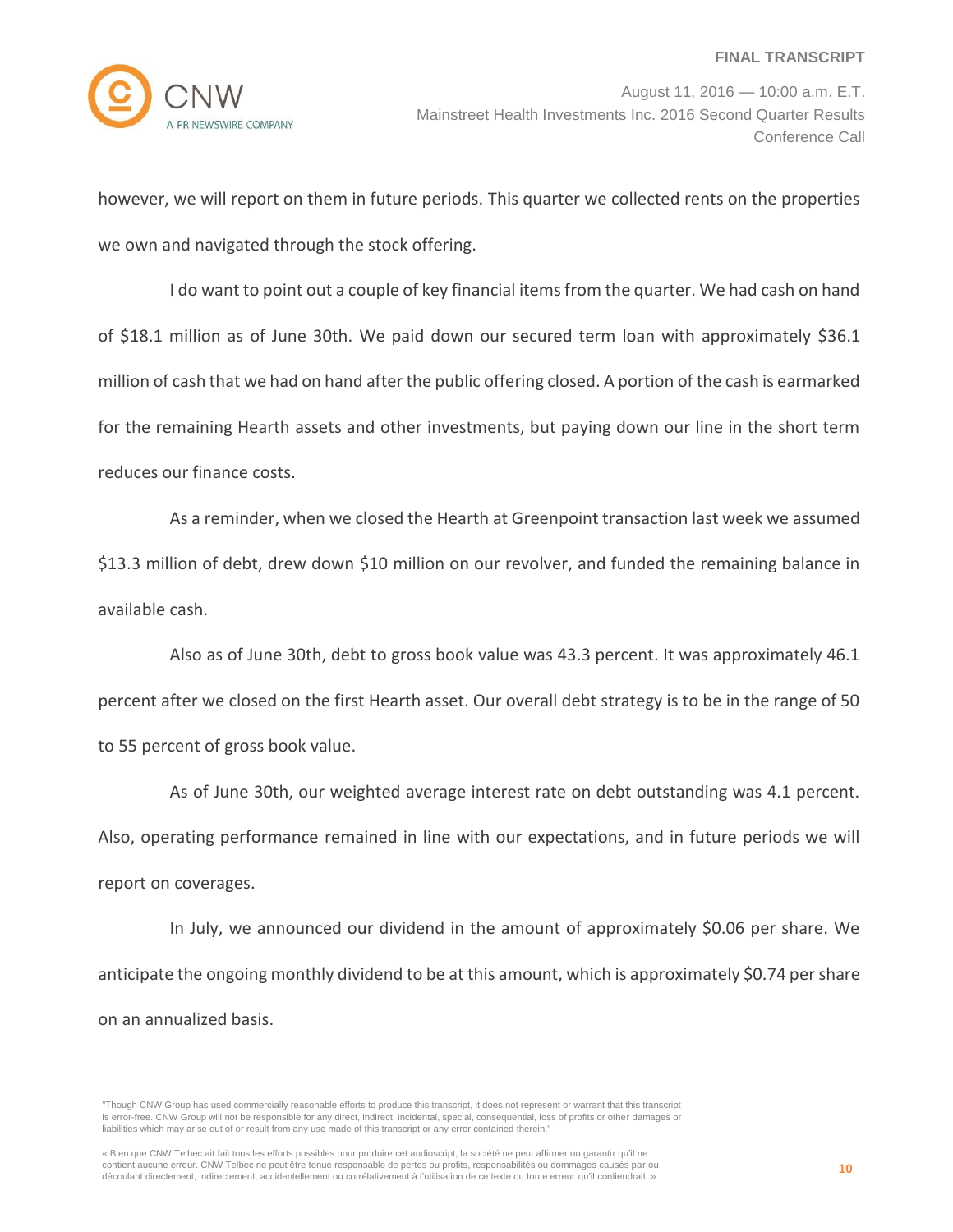

August 11, 2016 — 10:00 a.m. E.T. Mainstreet Health Investments Inc. 2016 Second Quarter Results Conference Call

Also in July we announced our dividend reinvestment plan. Information and enrolment

forms are available on the website, and will also be mailed.

I'll now turn the call back over to Randy.

# **Randy Henry**

Thanks, Scott. Right now we will open up the line for any of your questions. Sharon, could you please walk us through the process?

# **Q&A**

# **Operator**

If you'd like to ask a question, please press \*, then the number 1 on your telephone keypad.

We will pause for just a moment to compile the Q&A roster.

Your first question comes from Troy MacLean from BMO Capital Markets. Your line is open.

# **Troy MacLean** — BMO Capital Markets

Good morning.

# **Adlai Chester**

Hey, Troy.

# **Scott White**

Troy.

# **Troy MacLean**

<sup>«</sup> Bien que CNW Telbec ait fait tous les efforts possibles pour produire cet audioscript, la société ne peut affirmer ou garantir qu'il ne contient aucune erreur. CNW Telbec ne peut être tenue responsable de pertes ou profits, responsabilités ou dommages causés par ou<br>découlant directement, indirectement, accidentellement ou corrélativement à l'utilisation de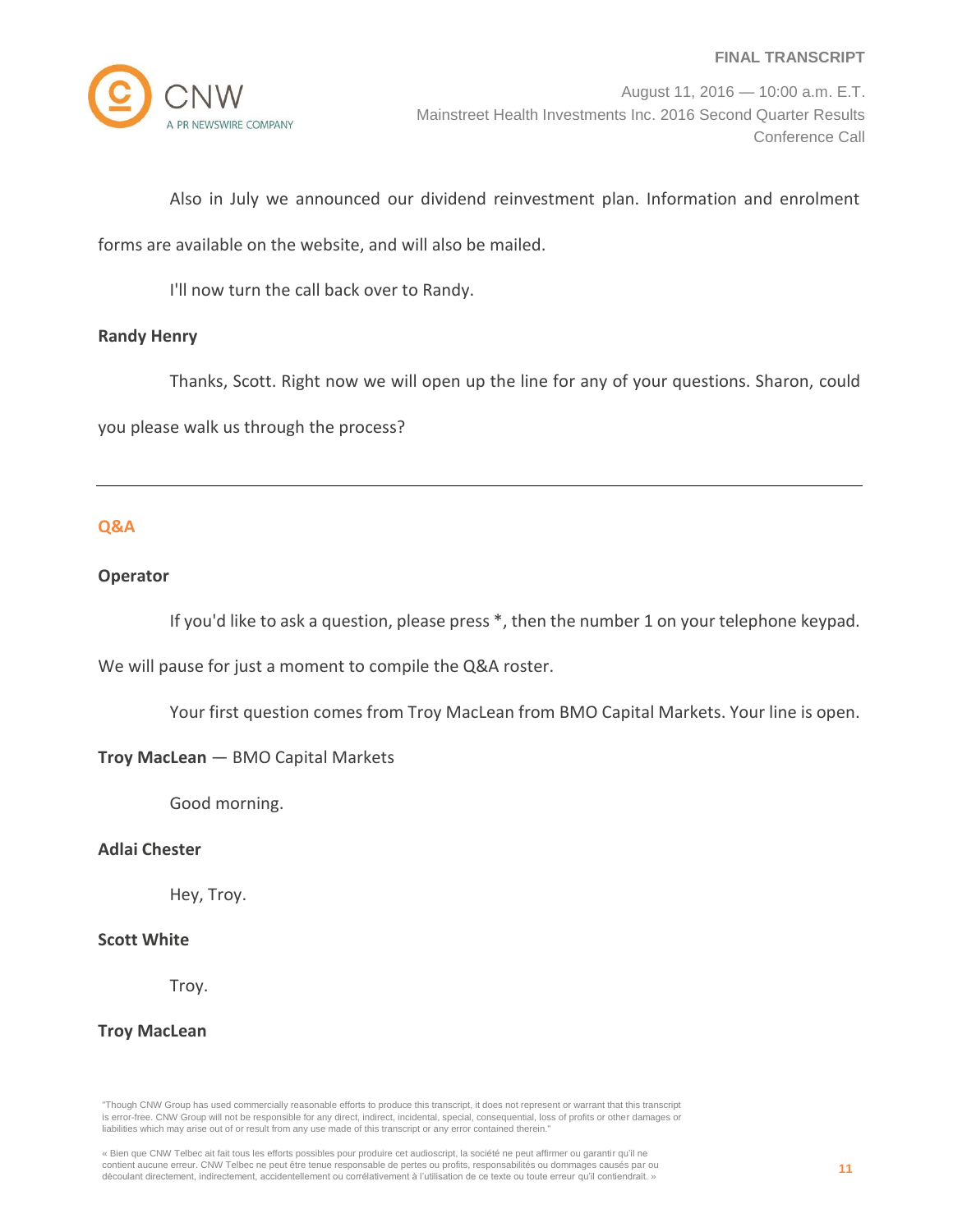

# Just on the three new mezzanine loans, what's the expected rate that the Company will get

on the loans to the development partner?

### **Adlai Chester**

Yeah. So it'll be 14.5 percent: 10.5 percent would be current pay; 4.0 percent would be picked and paid at the end, approximately.

# **Troy MacLean**

And then just on the acquisition market, maybe can you give us a little bit more colour on what you're seeing like in terms of cap rates? I'm assuming it's mostly non-portfolio transactions, but are you seeing—what type of volume and where that volume's at?

# **Adlai Chester**

Yeah. So we're seeing very strong volume, both actually in Canada and in the US. In Canada, it tends to be in the assisted living space, maybe a little bit of independent living. In the US, we're seeing it across the spectrum with long-term care, transitional care, obviously, with the Mainstreet side of the business, and then assisted living; not a lot of independent living that we're looking at in the US at this moment in time.

From a cap rate standpoint, pretty much in line with what we've seen. We haven't seen any compression since the road show, nor have we seen a lot of increases. Once again, I do think we're seeing a little bit of maybe with some of the bigger players pulling out of the long-term care business we're seeing some cap rates maybe going up slightly, but nothing dramatic.

<sup>&</sup>quot;Though CNW Group has used commercially reasonable efforts to produce this transcript, it does not represent or warrant that this transcript is error-free. CNW Group will not be responsible for any direct, indirect, incidental, special, consequential, loss of profits or other damages or liabilities which may arise out of or result from any use made of this transcript or any error contained therein."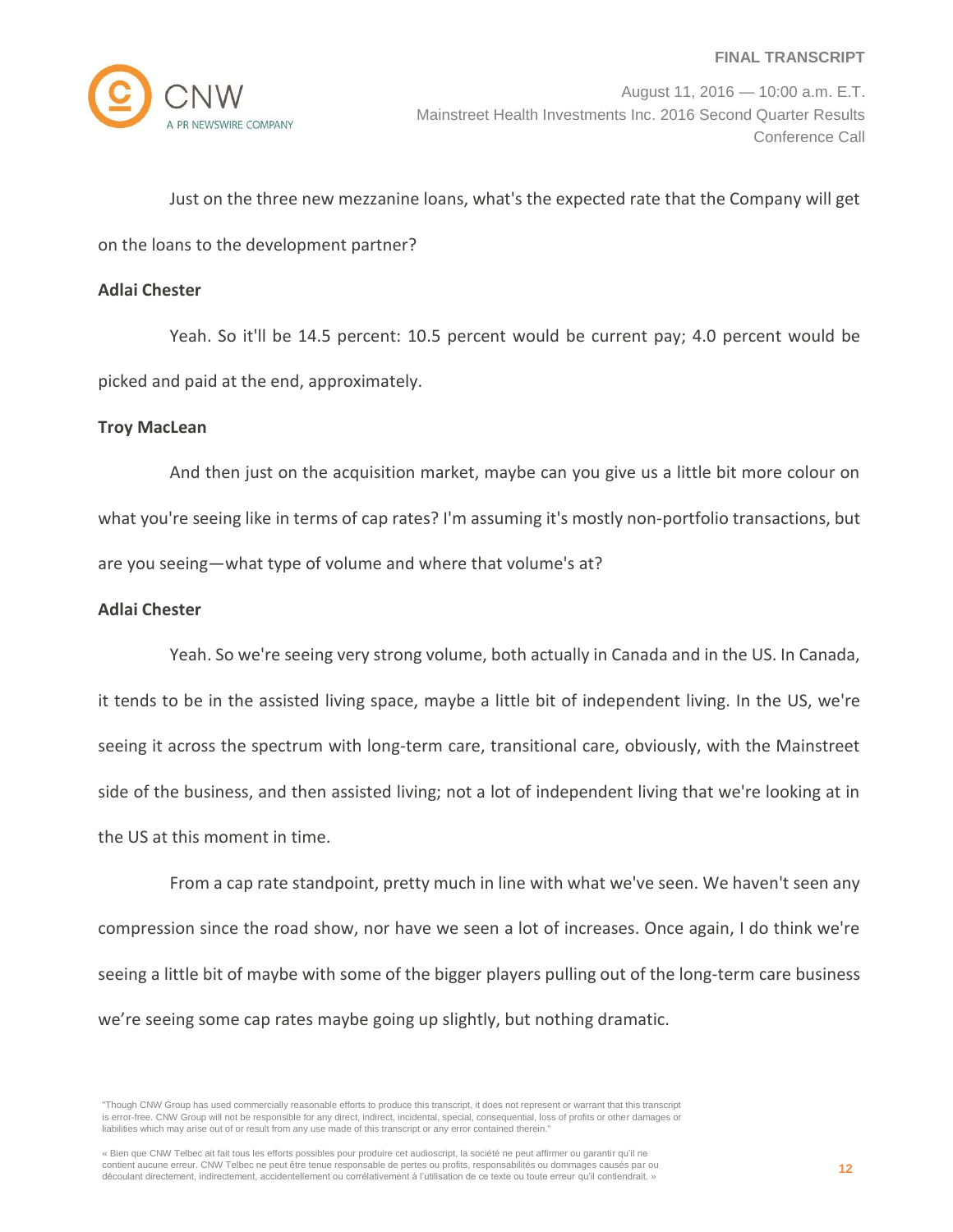

### **Scott White**

Troy, just as a reminder, a big part of what we have focused on and will focus on are smaller, off-market individual-type transactions. So while there's a lot of volume out there, even if there weren't, it really doesn't impact our strategy.

# **Troy MacLean**

Since you completed that large equity offering and you increased the size of the portfolio,

are you seeing more like off-market deals come to you now than before, let's say, before June?

### **Adlai Chester**

Absolutely. Yeah. Yeah. So this is Adlai. I absolutely believe we're going to—we have a robust pipeline at this moment in time, and we believe that we're going to continue to see that. And the

initial offering helped with that.

# **Troy MacLean**

Yeah. Well, I thank you. That's it for me. I'll turn it back.

# **Randy Henry**

Thank you.

# **Operator**

Once again, if you'd like to ask a question, please press \*, then the number 1 on your telephone keypad.

Your next question comes from Matt Kornack from National Bank Financial.

<sup>&</sup>quot;Though CNW Group has used commercially reasonable efforts to produce this transcript, it does not represent or warrant that this transcript is error-free. CNW Group will not be responsible for any direct, indirect, incidental, special, consequential, loss of profits or other damages or liabilities which may arise out of or result from any use made of this transcript or any error contained therein."

<sup>«</sup> Bien que CNW Telbec ait fait tous les efforts possibles pour produire cet audioscript, la société ne peut affirmer ou garantir qu'il ne contient aucune erreur. CNW Telbec ne peut être tenue responsable de pertes ou profits, responsabilités ou dommages causés par ou découlant directement, indirectement, accidentellement ou corrélativement à l'utilisation de ce texte ou toute erreur qu'il contiendrait. »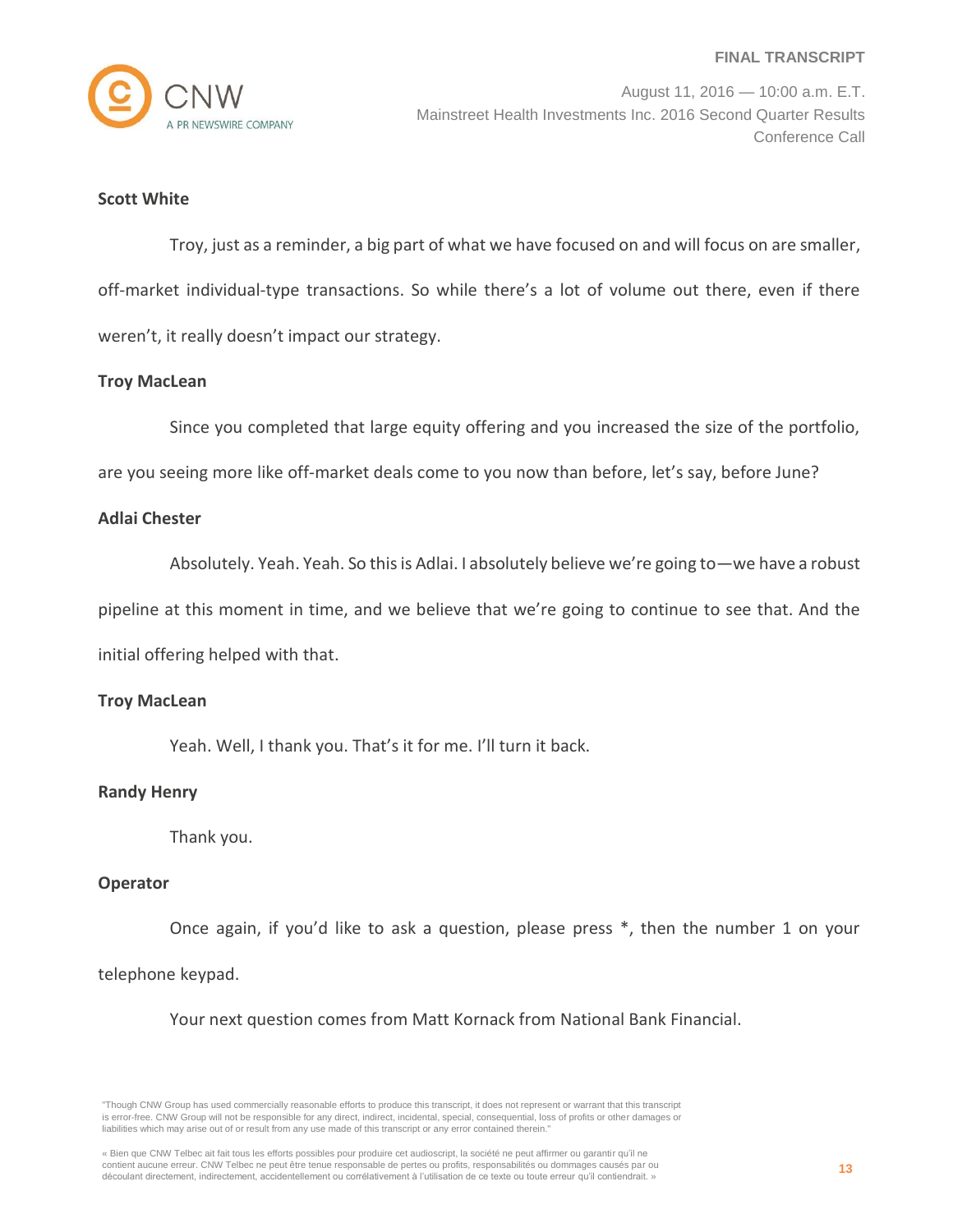

August 11, 2016 — 10:00 a.m. E.T. Mainstreet Health Investments Inc. 2016 Second Quarter Results Conference Call

Your line is open.

### **Matt Kornack** — National Bank Financial

Good morning, guys. Just wanted to quickly touch on the two developments; I think you mentioned that they're in Arizona and Colorado, is that correct? Can you just speak to those two markets from a seniors housing and care perspective?

### **Scott White**

Yeah. Sure; happy to. So it's actually three projects: two in Arizona, one in Colorado. They are states that we worked with Mainstreet Property Group as the developer to identify both states, as well as more importantly than states—because states are important—but more importantly specific locations.

So one of the things that Mainstreet Property Group, or the developer, has become very proficient at is building an algorithm and having a fairly sophisticated site-selection model that demonstrates very clear demand for these specific assets.

So while your question, Matt, is around senior care and housing, which is a great question, I'd drill down one layer further and say, these are great markets for senior housing and care; these are exceptional markets for transitional care specifically because that is what these buildings are, and the site-selection algorithm and model focus is specifically on demand associated with transitional care.

# **Matt Kornack**

<sup>&</sup>quot;Though CNW Group has used commercially reasonable efforts to produce this transcript, it does not represent or warrant that this transcript is error-free. CNW Group will not be responsible for any direct, indirect, incidental, special, consequential, loss of profits or other damages or liabilities which may arise out of or result from any use made of this transcript or any error contained therein."

<sup>«</sup> Bien que CNW Telbec ait fait tous les efforts possibles pour produire cet audioscript, la société ne peut affirmer ou garantir qu'il ne contient aucune erreur. CNW Telbec ne peut être tenue responsable de pertes ou profits, responsabilités ou dommages causés par ou découlant directement, indirectement, accidentellement ou corrélativement à l'utilisation de ce texte ou toute erreur qu'il contiendrait. »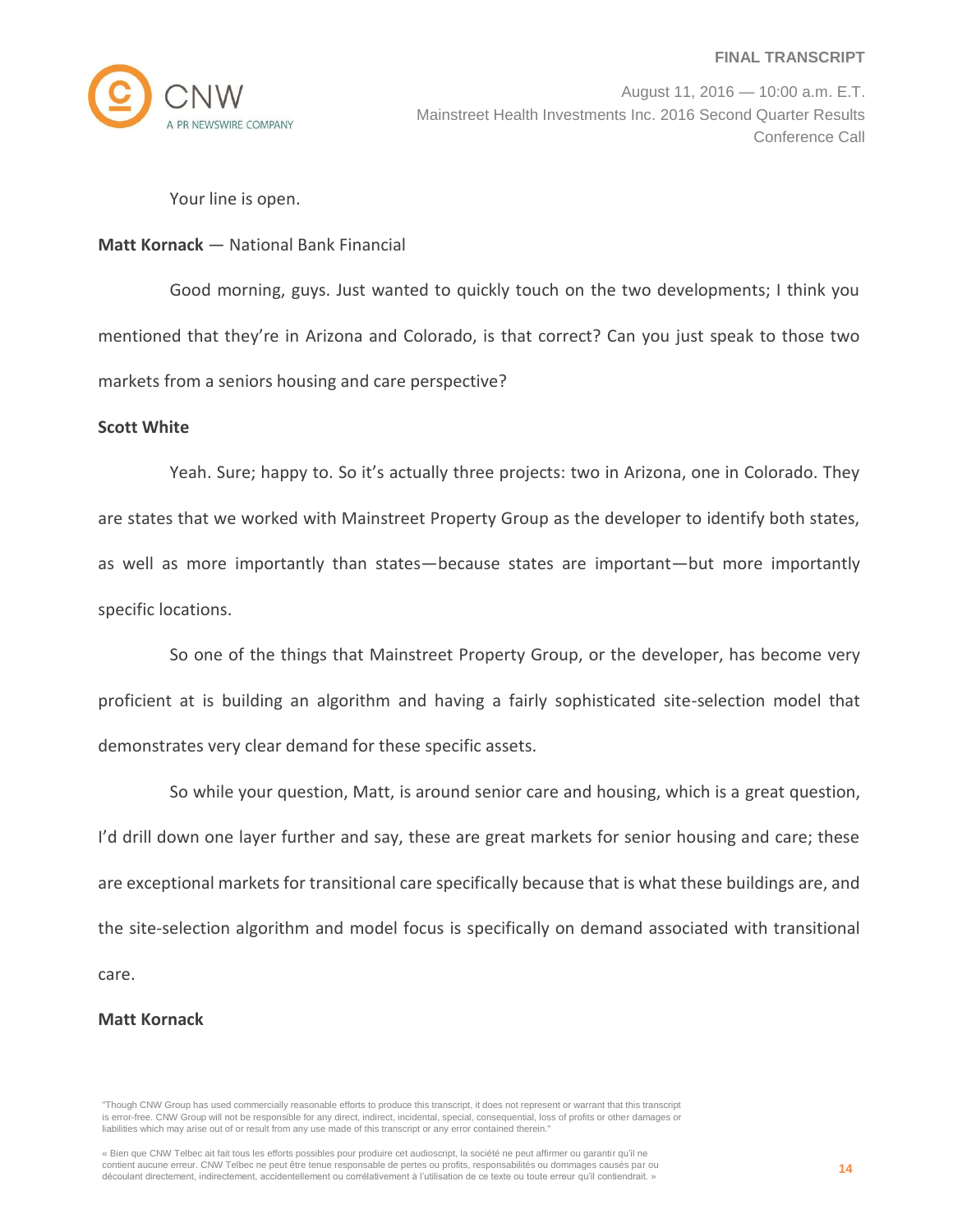

And so I guess that that's ultimately trying to drive the sort of Medicare payer base, or a higher reimbursement payer base to those properties and its demographics related…

### **Scott White**

That is exactly correct. So there's a big function associated with discharges from local hospitals that are Medicare-oriented. So you're absolutely correct. And that drives a lot of the model, which is why I sort of backed off kind of to senior housing and care industry, which looks at different variables that we would assess for different types of transactions.

But for this development in particular where it is focused on quality mix, Medicare-oriented, and volume of discharges. So in all three cases all these facilities will be near major discharging facilities that have demonstrated a high number of Medicare discharges.

# **Matt Kornack**

Okay.

# **Scott White**

It's also really important for everyone on the call to remember that these are our mezzanine loans in exchange for options. While we absolutely love these projects and have an expectation they'll be part of the portfolio, we will reassess what is going on in those markets at the time the options become available.

# **Matt Kornack**

<sup>&</sup>quot;Though CNW Group has used commercially reasonable efforts to produce this transcript, it does not represent or warrant that this transcript is error-free. CNW Group will not be responsible for any direct, indirect, incidental, special, consequential, loss of profits or other damages or liabilities which may arise out of or result from any use made of this transcript or any error contained therein."

<sup>«</sup> Bien que CNW Telbec ait fait tous les efforts possibles pour produire cet audioscript, la société ne peut affirmer ou garantir qu'il ne contient aucune erreur. CNW Telbec ne peut être tenue responsable de pertes ou profits, responsabilités ou dommages causés par ou découlant directement, indirectement, accidentellement ou corrélativement à l'utilisation de ce texte ou toute erreur qu'il contiendrait. »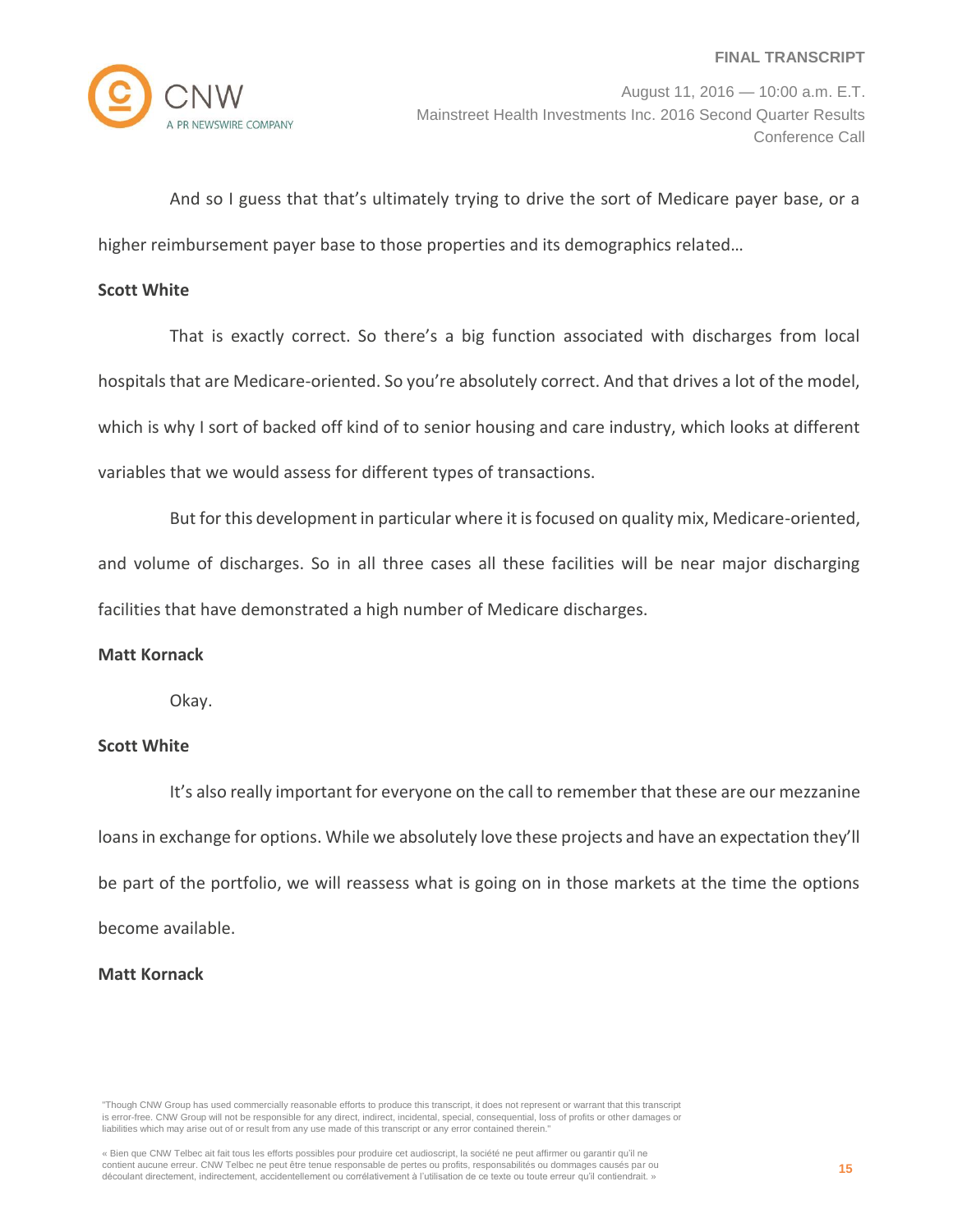

Fair enough. And on that point, did you say it's \$4 million of mezz? And I don't know if you can provide this, but ballpark what do you think the assets will be worth on completion?

### **Adlai Chester**

Matt, this is Adlai. I think from a purpose of just ballparking, I would say in the \$20 million to \$22 million range would probably be a pretty good—we can also follow up with more specifics around those.

### **Matt Kornack**

No, that's fair enough. And then just finally with regards to growth going forward, you still have—even after this you'd have some cash available on the balance sheet. Can you sort of walk through how you think of acquisitions going forward and the buckets, whether you're looking at thirdparty acquisitions versus buying from—or deploying funds more into this mezz-type product?

### **Adlai Chester**

Yeah. So as we said on the road show, one of the things, we believe this partnership with Mainstreet is a big part of our growth story, but not the only growth story. So I'm still staying with the fact that I believe it'll make up about a third of what we do.

So as we're looking at the other two-thirds, we are seeing a lot of opportunities, and we believe our ability to deploy that additional cash will not be in question.

# **Matt Kornack**

Okay. Perfect. Thanks, guys, and congrats on your inaugural call.

<sup>&</sup>quot;Though CNW Group has used commercially reasonable efforts to produce this transcript, it does not represent or warrant that this transcript is error-free. CNW Group will not be responsible for any direct, indirect, incidental, special, consequential, loss of profits or other damages or liabilities which may arise out of or result from any use made of this transcript or any error contained therein."

<sup>«</sup> Bien que CNW Telbec ait fait tous les efforts possibles pour produire cet audioscript, la société ne peut affirmer ou garantir qu'il ne contient aucune erreur. CNW Telbec ne peut être tenue responsable de pertes ou profits, responsabilités ou dommages causés par ou découlant directement, indirectement, accidentellement ou corrélativement à l'utilisation de ce texte ou toute erreur qu'il contiendrait. »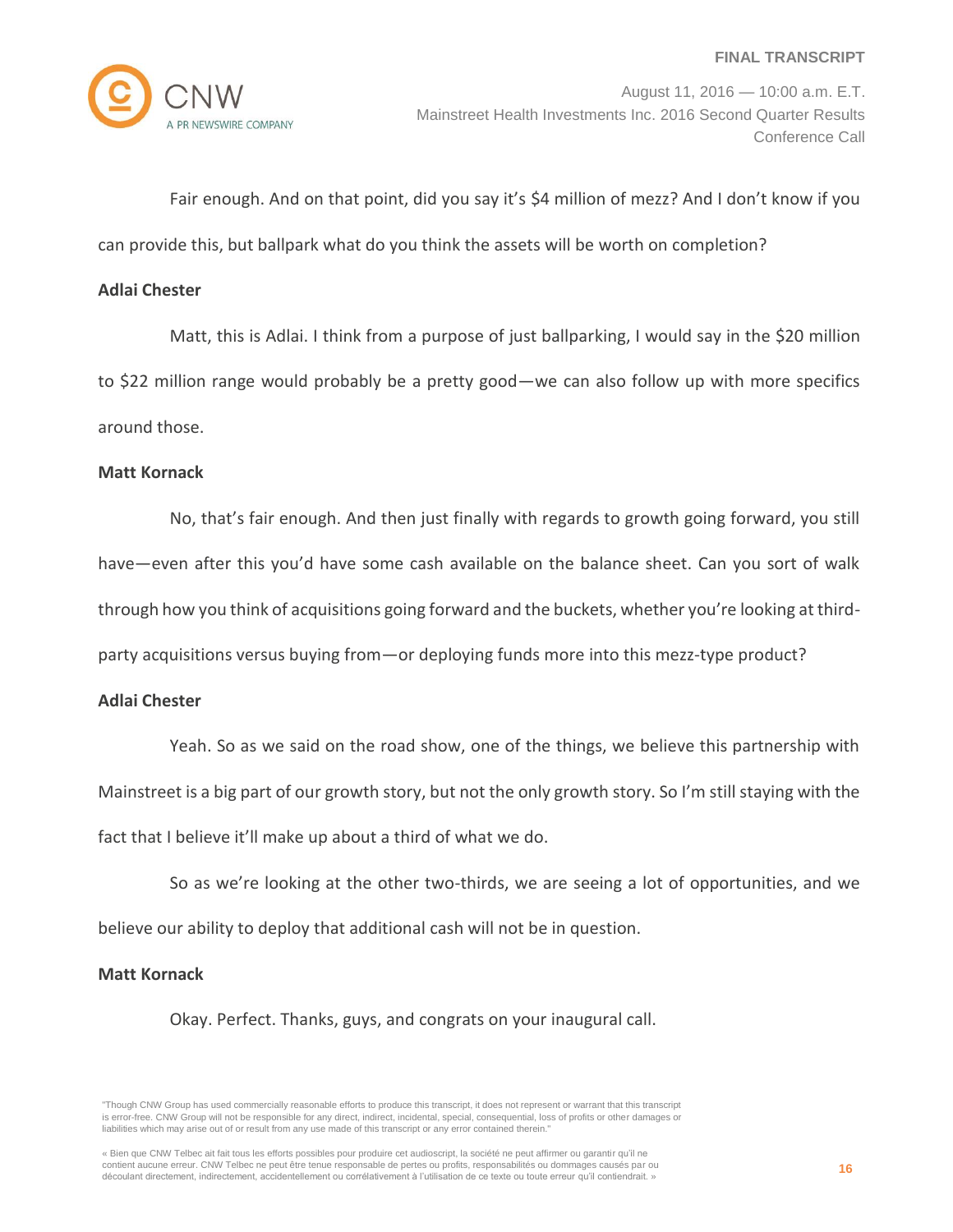

August 11, 2016 — 10:00 a.m. E.T. Mainstreet Health Investments Inc. 2016 Second Quarter Results Conference Call

# **Adlai Chester**

Thanks, Matt.

# **Randy Henry**

Thank you.

# **Operator**

Your next question comes from Rob Sutherland from Echelon Wealth Partners. Your line is

open.

# **Rob Sutherland** — Echelon Wealth Partners

Hey, guys. Good morning.

# **Scott White**

Hey, Rob.

# **Rob Sutherland**

Not too much I can ask, but one thing I did want to just kind of get some more colour on,

and it's probably the other Mainstreet side, but Scott was talking about demand for transitional care,

and it's a new kind of bucket within the seniors-care spectrum. How much demand is there? How

many—there's not a lot of these properties out there. How many properties in aggregate across the

US or in different states do you really think that can be built?

# **Adlai Chester**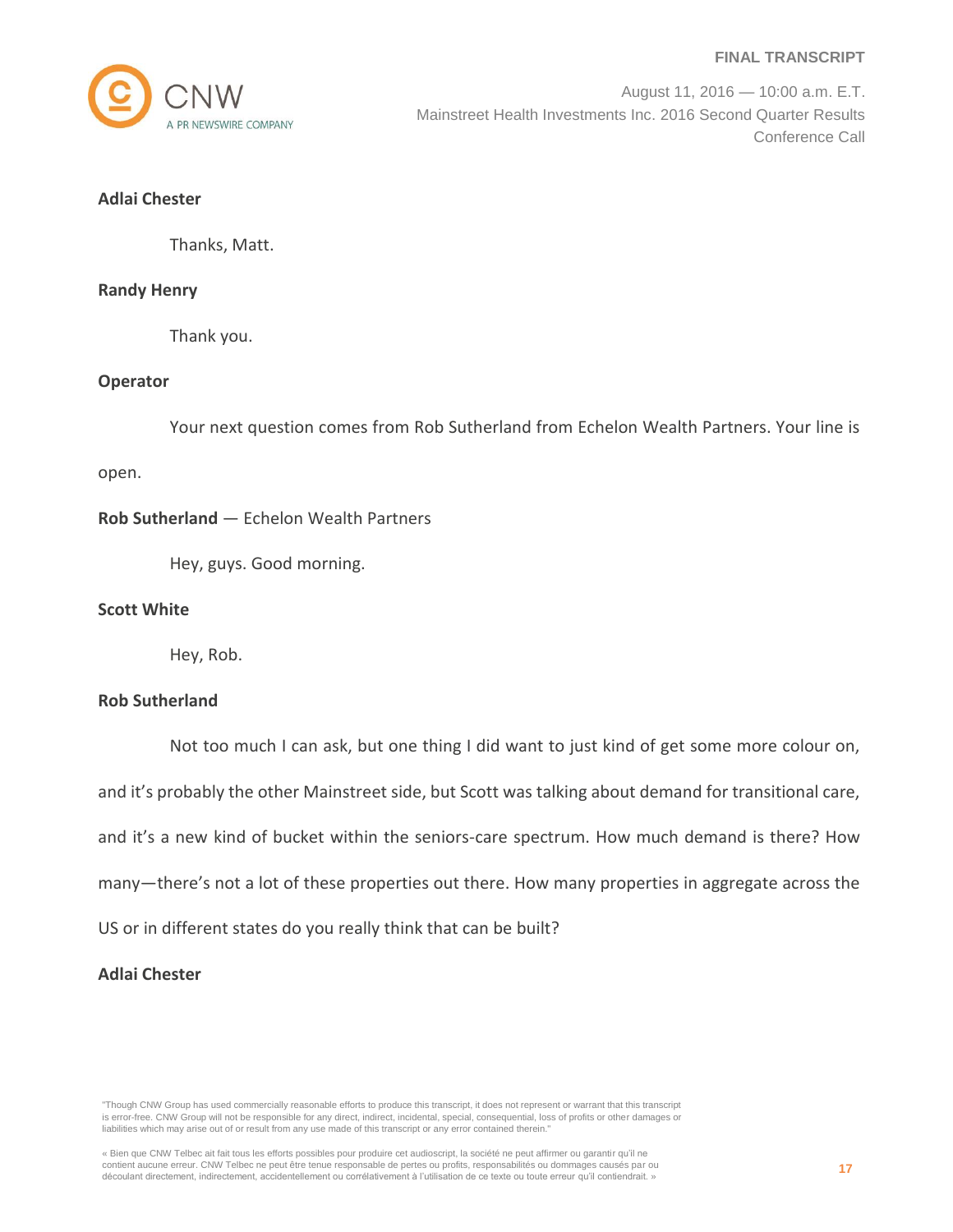

Yeah. So if you look at skilled nursing licensure, which there's about 15,500 what we would say either a nursing home or long-term care, or even transitional care across the United States. There's obviously not that much demand for transitional care, so it has to have both volume in terms of the discharge at the hospital, but also volume in terms of the actual population of the market.

So as we've looked at it and assessed across the entire United States, we believe there's probably somewhere around 1,500 opportunities across—now some of those you can't get to because they're CON, certificate of need requirements, but we still believe there's a robust amount.

To your point, there's probably now about 100 that have been built across the United States, so there's still quite a bit of opportunity.

# **Rob Sutherland**

Perfect. That's it for me. Like everyone else said, congratulations on the first quarter.

# **Scott Higgs**

Thank you.

# **Randy Henry**

Thanks, Rob.

# **Operator**

Thank you. This concludes the Mainstreet Health Investments Second Quarter Conference

# Call.

You may now disconnect.

<sup>«</sup> Bien que CNW Telbec ait fait tous les efforts possibles pour produire cet audioscript, la société ne peut affirmer ou garantir qu'il ne contient aucune erreur. CNW Telbec ne peut être tenue responsable de pertes ou profits, responsabilités ou dommages causés par ou découlant directement, indirectement, accidentellement ou corrélativement à l'utilisation de ce texte ou toute erreur qu'il contiendrait. »